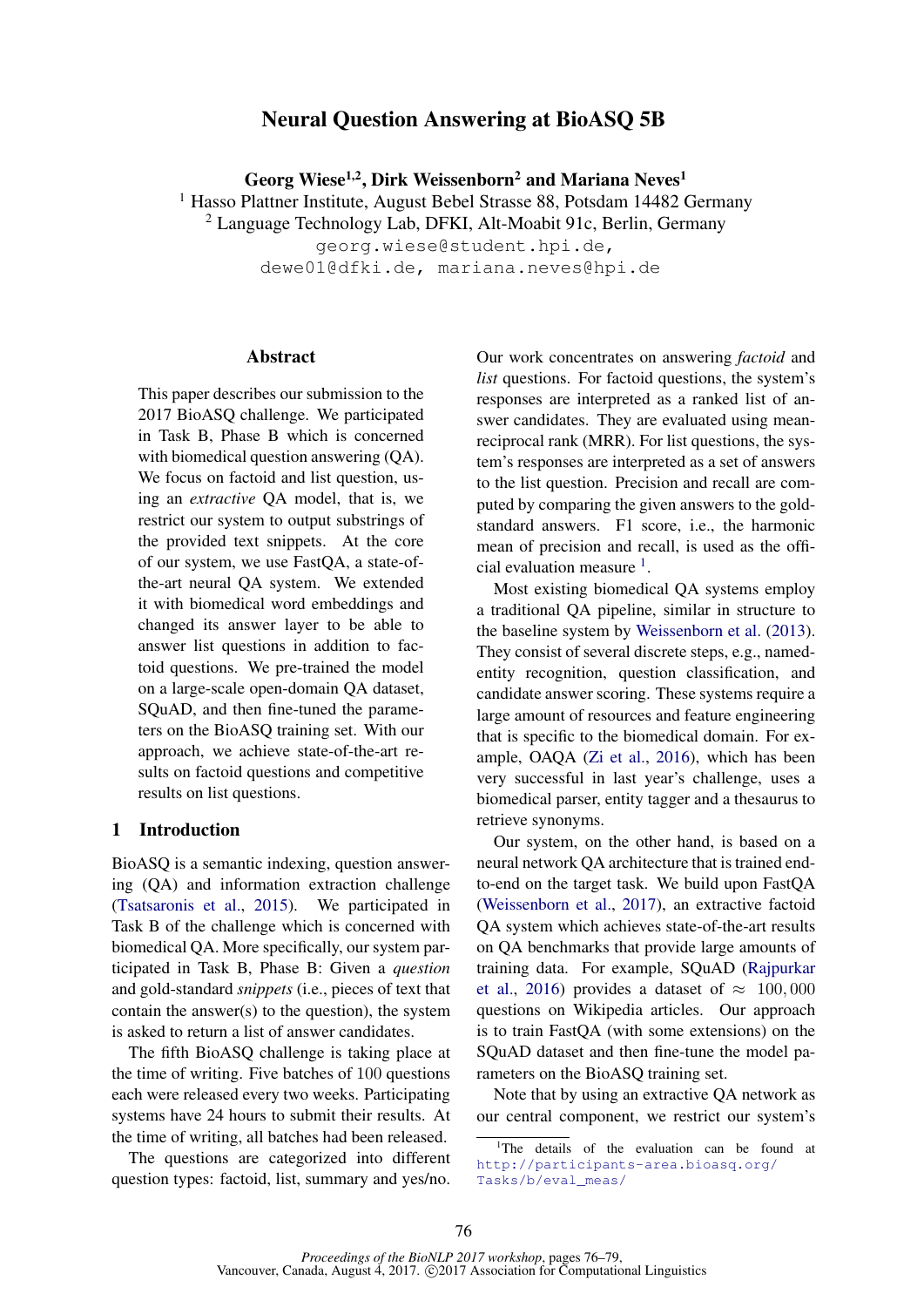

Figure 1: Neural architecture of our system. Question and context (i.e., the *snippets*) are mapped directly to start and end probabilities for each context token. We use FastQA (Weissenborn et al., 2017) with modified input vectors and an output layer that supports list answers in addition to factoid answers.

responses to substrings in the provided snippets. This also implies that the network will not be able to answer yes/no questions. We do, however, generalize the FastQA output layer in order to be able to answer list questions in addition to factoid questions.

## 2 Model

Our system is a neural network which takes as input a question and a context (i.e., the snippets) and outputs start and end pointers to tokens in the context. At its core, we use FastQA (Weissenborn et al., 2017), a state-of-the-art neural QA system. In the following, we describe our changes to the architecture and how the network is trained.

#### 2.1 Network architecture

In the input layer, the context and question tokens are mapped to high-dimensional word vectors. Our word vectors consists of three components, which are concatenated to form a single vector:

• GloVe embedding: We use 300-dimensional GloVe embeddings  $2$  (Pennington et al.,

2014) which have been trained on a large collection of web documents.

- Character embedding: This embedding is computed by a 1-dimensional convolutional neural network from the characters of the words, as introduced by Seo et al. (2016).
- Biomedical Word2Vec embeddings: We use the biomedical word embeddings provided by Pavlopoulos et al. (2014). These are 200-dimensional Word2Vec embeddings (Mikolov et al., 2013) which were trained on  $\approx 10$  million PubMed abstracts.

To the embedding vectors, we concatenate a one-hot encoding of the question type (*list* or *factoid*). Note that these features are identical for all tokens.

Following our embedding layer, we invoke FastQA in order to compute start and end scores for all context tokens. Because end scores are conditioned on the chosen start, there are  $O(n^2)$  end scores where  $n$  is the number of context tokens. We denote the start index by  $i \in [1, n]$ , the end index by  $j \in [i, n]$ , the start scores by  $y_{start}^i$ , and end scores by  $y_{end}^{i,j}$ .

In our output layer, the start, end, and span probabilities are computed as:

$$
p_{start}^i = \sigma(y_{start}^i)
$$
 (1)

$$
p_{end}^{i,\cdot} = softmax(y_{end}^{i,\cdot})
$$
 (2)

$$
p_{span}^{i,j} = p_{start}^i \cdot p_{end}^{i,j} \tag{3}
$$

where  $\sigma$  denotes the sigmoid function. By computing the start probability via the sigmoid rather than softmax function (as used in FastQA), we enable the model to output multiple spans as likely answer spans. This generalizes the factoid QA network to list questions.

### 2.2 Training & decoding

Loss We define our loss as the cross-entropy of the correct start and end indices. In the case of multiple occurrences of the same answer, we only minimize the span of the lowest loss.

<sup>&</sup>lt;sup>2</sup>We use the 840B embeddings available here: https: //nlp.stanford.edu/projects/glove/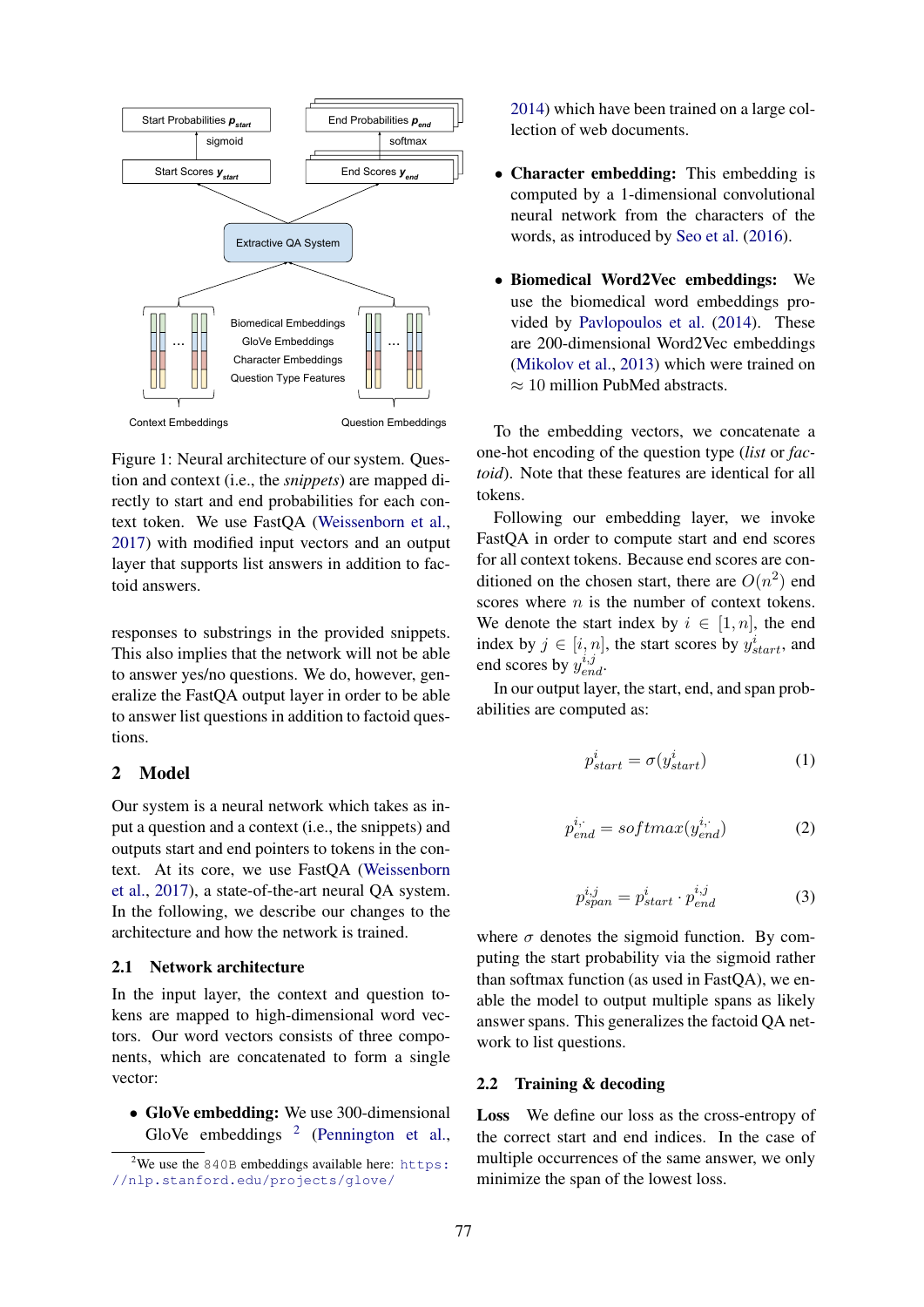|                | <b>Factoid MRR</b> |                 | List F1         |                 |
|----------------|--------------------|-----------------|-----------------|-----------------|
| <b>Batch</b>   | <b>Single</b>      | <b>Ensemble</b> | <b>Single</b>   | <b>Ensemble</b> |
|                | $52.0\%$ (2/10)    | $57.1\%$ (1/10) | $33.6\%$ (1/11) | $33.5\%(2/11)$  |
| $\overline{2}$ | $38.3\%$ (3/15)    | $42.6\%$ (2/15) | 29.0\% (8/15)   | $26.2\%(9/15)$  |
| 3              | $43.1\%$ (1/16)    | $42.1\%$ (2/16) | $41.5\%$ (2/17) | $49.5\%(1/17)$  |
| 4              | 30.0% (3/20)       | $36.1\%$ (1/20) | 24.2\% (5/20)   | $29.3\%(4/20)$  |
| 5              | 39.2\% (3/17)      | $35.1\%$ (4/17) | 36.1\% (4/20)   | $39.1\% (2/20)$ |
| Average        | $40.5\%$           | 42.6%           | 32.9%           | 35.1%           |

Table 1: Preliminary results for factoid and list questions for all five batches and for our single and ensemble systems. We report MRR and F1 scores for factoid and list questions, respectively. In parentheses, we report the rank of the respective systems relative to all other systems in the challenge. The last row averages the performance numbers of the respective system and question type across the five batches.

**Optimization** We train the network in two steps: First, the network is trained on SQuAD, following the procedure by Weissenborn et al. (2017) (*pretraining phase*). Second, we fine-tune the network parameters on BioASQ (*fine-tuning phase*). For both phases, we use the Adam optimizer (Kingma and Ba, 2014) with an exponentially decaying learning rate. We start with learning rates of  $10^{-3}$  and  $10^{-4}$  for the pre-training and fine-tuning phases, respectively.

BioASQ dataset preparation During finetuning, we extract answer spans from the BioASQ training data by looking for occurrences of the gold standard answer in the provided snippets. Note that this approach is not perfect as it can produce false positives (e.g., the answer is mentioned in a sentence which does not answer the question) and false negatives (e.g., a sentence answers the question, but the exact string used is not in the synonym list).

Because BioASQ usually contains multiple snippets for a given question, we process all snippets independently and then aggregate the answer spans, sorting globally according to their probability  $p_{span}^{i,j}$ .

Decoding During the inference phase, we retrieve the top 20 answers span via beam search with beam size 20. From this sorted list of answer strings, we remove all duplicate strings. For factoid questions, we output the top five answer strings as our ranked list of answer candidates. For list questions, we use a *probability cutoff threshold* t, such that  $\{(i, j)|p_{span}^{i,j} \ge t\}$  is the set of answers. We set  $t$  to be the threshold for which the list  $F1$ score on the development set is optimized.

Ensemble In order to further tweak the performance of our systems, we built a model ensemble. For this, we trained five single models using 5-fold cross-validation on the entire training set. These models are combined by averaging their start and end scores before computing the span probabilities (Equations 1-3). As a result, we submit two systems to the challenge: The best single model (according to its development set) and the model ensemble.

Implementation We implemented our system using TensorFlow (Abadi et al., 2016). It was trained on an NVidia GForce Titan X GPU.

## 3 Results & discussion

We report the results for all five test batches of BioASQ 5 (Task 5b, Phase B) in Table 1. Note that the performance numbers are not final, as the provided synonyms in the gold-standard answers will be updated as a manual step, in order to reflect valid responses by the participating systems. This has not been done by the time of writing<sup>3</sup>. Note also that – in contrast to previous BioASQ challenges – systems are no longer allowed to provide an own list of synonyms in this year's challenge.

In general, the single and ensemble system are performing very similar relative to the rest of field: Their ranks are almost always right next to each other. Between the two, the ensemble model performed slightly better on average.

On factoid questions, our system has been very successful, winning three out of five batches. On

 $3$ The final results will be published at http: //participants-area.bioasq.org/results/ 5b/phaseB/